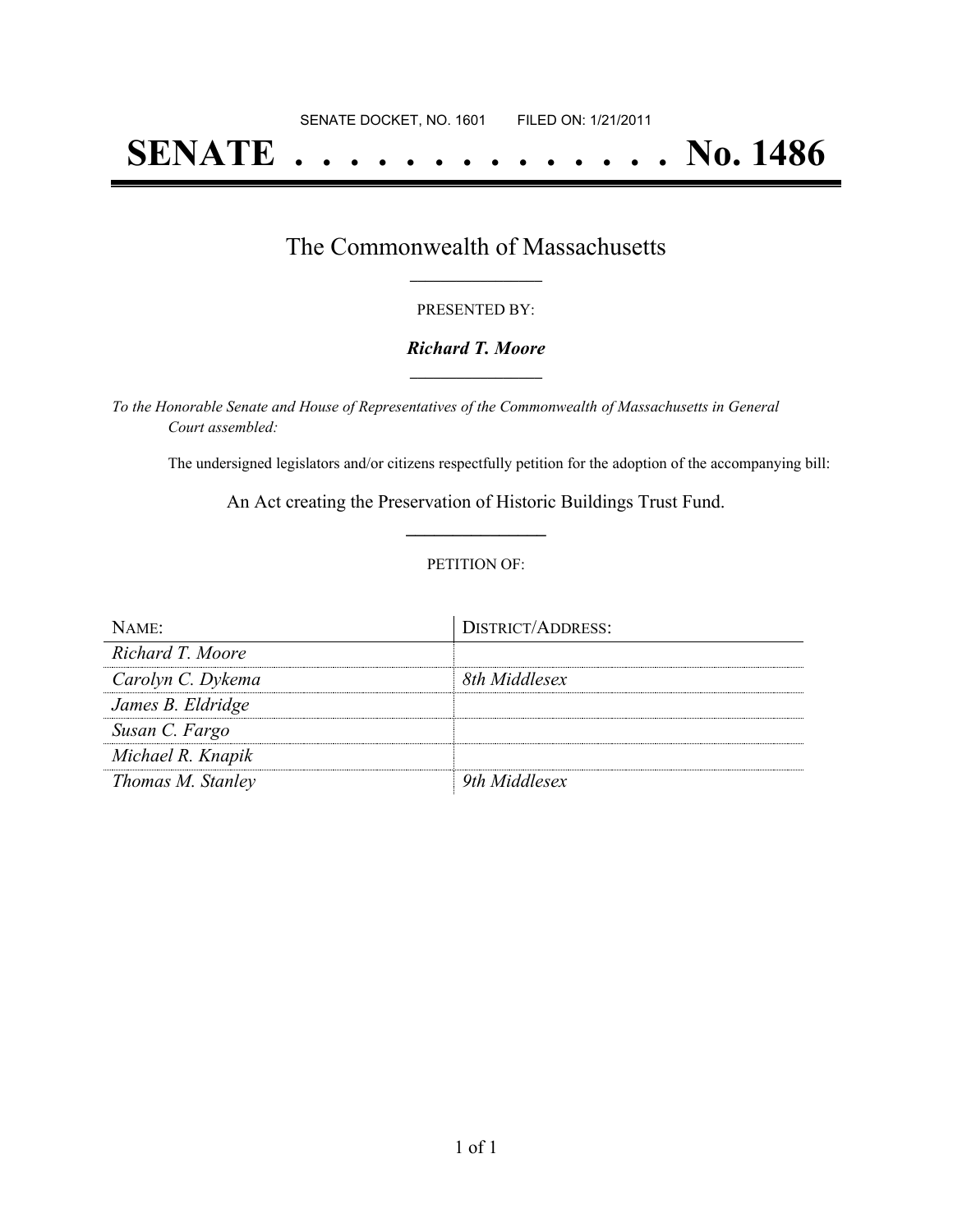# SENATE DOCKET, NO. 1601 FILED ON: 1/21/2011 **SENATE . . . . . . . . . . . . . . No. 1486**

By Mr. Moore, a petition (accompanied by bill, Senate, No. 1486) of Richard T. Moore, Carolyn C. Dykema, James B. Eldridge, Susan C. Fargo and other members of the General Court for legislation to create the Preservation of Historic Buildings Trust Fund. Revenue.

## The Commonwealth of Massachusetts

**\_\_\_\_\_\_\_\_\_\_\_\_\_\_\_ In the Year Two Thousand Eleven \_\_\_\_\_\_\_\_\_\_\_\_\_\_\_**

An Act creating the Preservation of Historic Buildings Trust Fund.

Be it enacted by the Senate and House of Representatives in General Court assembled, and by the authority *of the same, as follows:*

| $\mathbf{1}$   | SECTION 1. Chapter 10 of the general laws, as appearing in the 2008 official                     |
|----------------|--------------------------------------------------------------------------------------------------|
| 2              | edition is hereby amended by inserting after section 35KK, the following new section:--          |
| 3              | Section 35LL. Historic Public Buildings Preservation Trust Fund                                  |
| $\overline{4}$ | There shall be established and set upon the books of the commonwealth a                          |
| 5              | separate fund to be known as the Historic Public Buildings Trust Fund, for a separate, non-      |
| 6              | lapsing revolving fund known as the State Historic Buildings Trust Fund, hereinafter called the  |
| $\tau$         | fund. The fund shall be administered by the Massachusetts Historical Commission established      |
| 8              | pursuant to section 26 of chapter 9 of the general laws. Said fund shall consist of all revenues |
| 9              | received by the commonwealth and credits: $(1)$ under the provisions of section six L of chapter |
| 10             | sixty-two; (2) from public and private sources such as gifts, grants, and donations to further   |
| 11             | historic public building preservation programs; or (3) from the federal government as            |
| 12             | reimbursements, grants-in-aid or other receipts on account of historic preservation activities.  |
|                |                                                                                                  |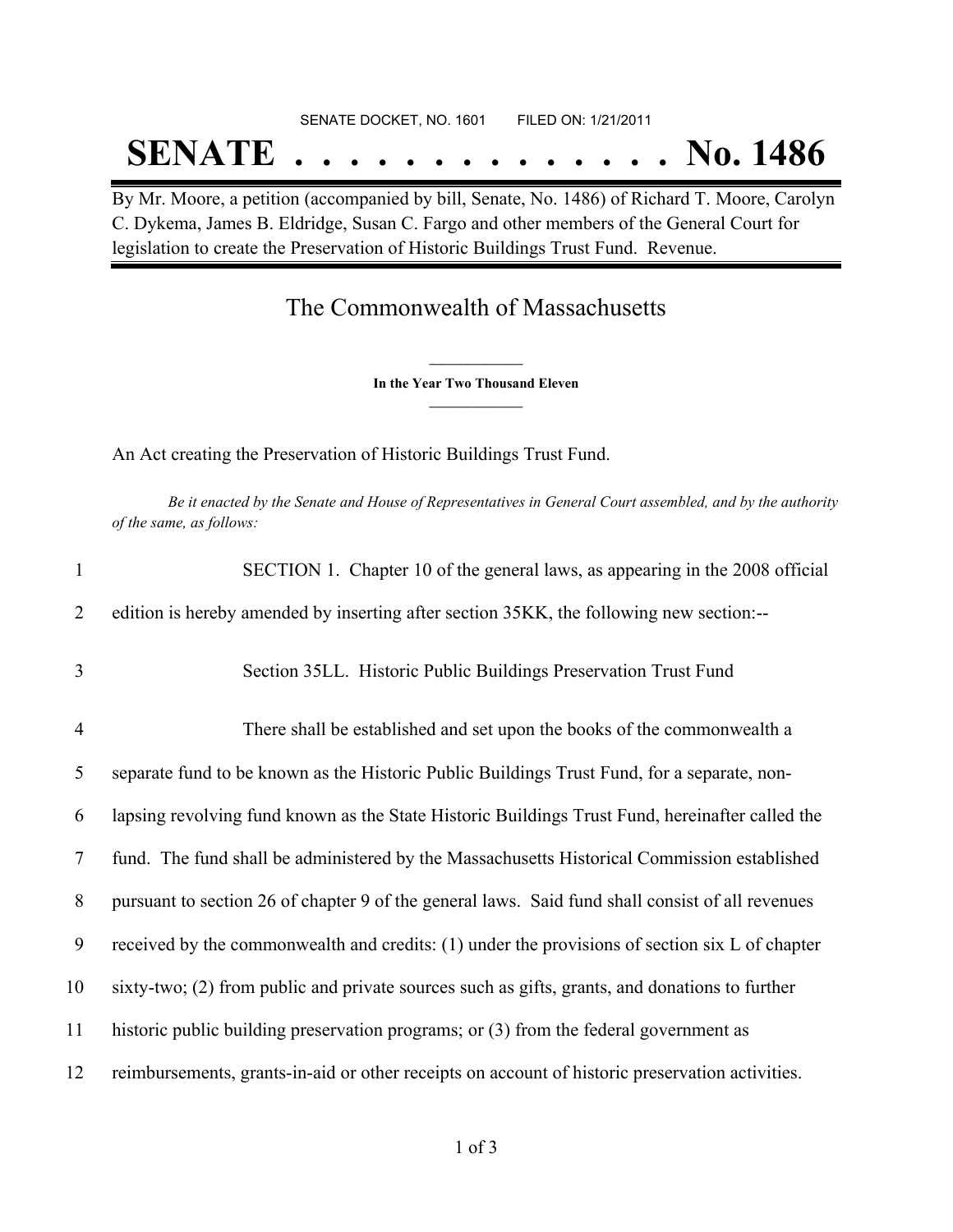13 All revenues credited under this section shall remain in said Historic Public Buildings Preservation Trust Fund and shall be available to be used for repair, renovation, historic preservation and improvements to state historic buildings including, but not limited to the Massachusetts State House on Beacon Street in the city of Boston, the Old State House on State Street in the city of Boston, and such other publicly owned historic structures and property as may be determined by the commission. 19 The state treasurer shall receive and deposit all revenues transmitted to him under the provisions of this section in such manner that will ensure the highest rate of interest available consistent with the safety of the fund, and in an account from which amounts may be withdrawn at any time without penalty for such withdrawal, all interest shall be deposited into the fund. 24 SECTION 2. Chapter 62 of the general laws, as so appearing, is hereby amended by inserting after section 6L, the following new section:-- 26 Section 6M. Historic Public Buildings Trust Fund, Voluntary Contributions 27 Every individual who files a separate return and every husband and wife filing a return jointly may voluntarily contribute all or part of any refund to which they are entitled or may voluntarily add an amount onto any amount due to be credited to the Historic Public Buildings Trust Fund. At the beginning of each fiscal year, subject to appropriation, one dollar shall be credited from the General Fund to the Historic Public Buildings Preservation Trust Fund for each dollar contributed by the public in the prior fiscal year under the provisions of this section. The commissioner of the department of revenue shall certify to the state comptroller

of 3